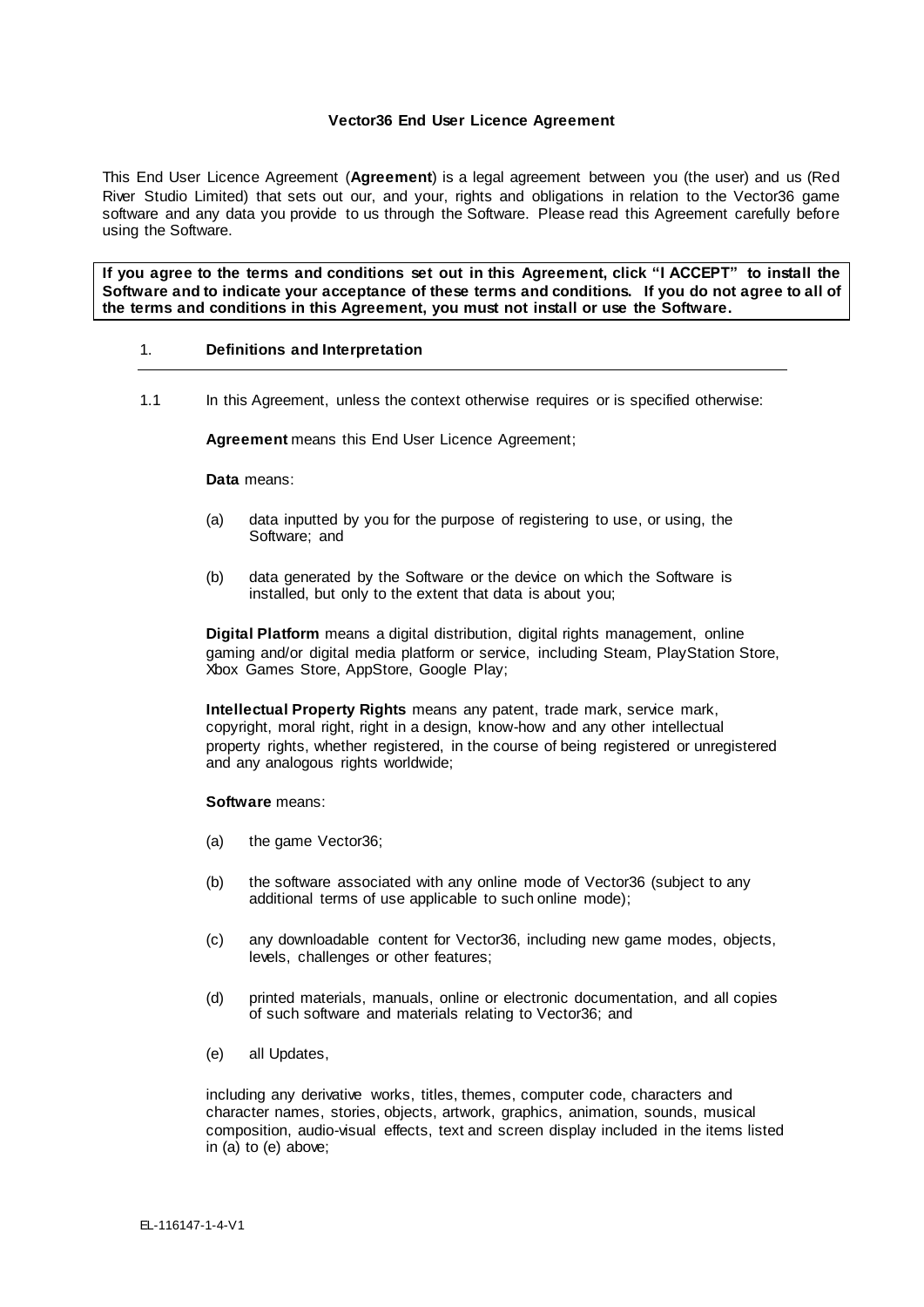**Updates** has the meaning set out in clause 3.1;

**Usage Data** means any data we may collect about the way in which you and other users play or otherwise use the Software but does not include your Data;

**Virus** means any thing or device (including any software, code, file or program) which may: (a) prevent, impair or otherwise adversely affect the operation of any computer software, hardware or network, any telecommunications service, equipment or network or any other service or device; (b) prevent, impair or otherwise adversely affect access to or the operation of any program or data, including the reliability of any program or data (whether by re-arranging, altering or erasing the program or data in whole or part or otherwise); or (c) adversely affect the user experience, including worms, trojan horses, viruses and other similar things or devices;

**we, us** and **our** refers to Red River Studio Limited (Company No. 3563652) with its registered office at Saint Albans, Christchurch, 8014, New Zealand; and

**you** and **your** refers to you, the individual that installs and uses the Software.

## 2. **Licence and Access**

- 2.1 We grant you a non-exclusive, non-transferable, revocable right to access and use the Software for the term of this Agreement solely for your own personal, noncommercial use and on a device that you own and/or control, all on the terms and conditions set out in this Agreement.
- 2.2 If the Software is made available to you online or allows you to experience some of the features of the Software online (such as multiplayer online), we will use reasonable endeavours to make the Software available to you on and subject to the terms of this Agreement.
- 2.3 If the Software is downloaded or accessible through a Digital Platform, your use of the Software is also subject to the terms and conditions set out in any terms and conditions specified by the operator of the relevant Digital Platform (**Digital Platform Terms**). If there is any inconsistency between the terms and conditions of this Agreement and the Digital Platform Terms, the terms and conditions of this Agreement will prevail to the extent of the inconsistency.

## 2.4 You:

- (a) will keep logins, passwords and registration codes (together, **Access Details**) that are required and/or provided for your access and use of the Software confidential and ensure you are the only person to access and use the Software through use of the Access Details;
- (b) are fully responsible for all activities that occur under your account and agree to immediately change your password in the event of any breach of security;
- (c) acknowledge and agree that we may disable your login account or access to the Software if we discover that the Access Details have been provided to any third party;
- (d) acknowledge and agree that, where the Software is made available to you online or you are experiencing some of the features of the Software online, you may be automatically logged out of the Software after a period of time of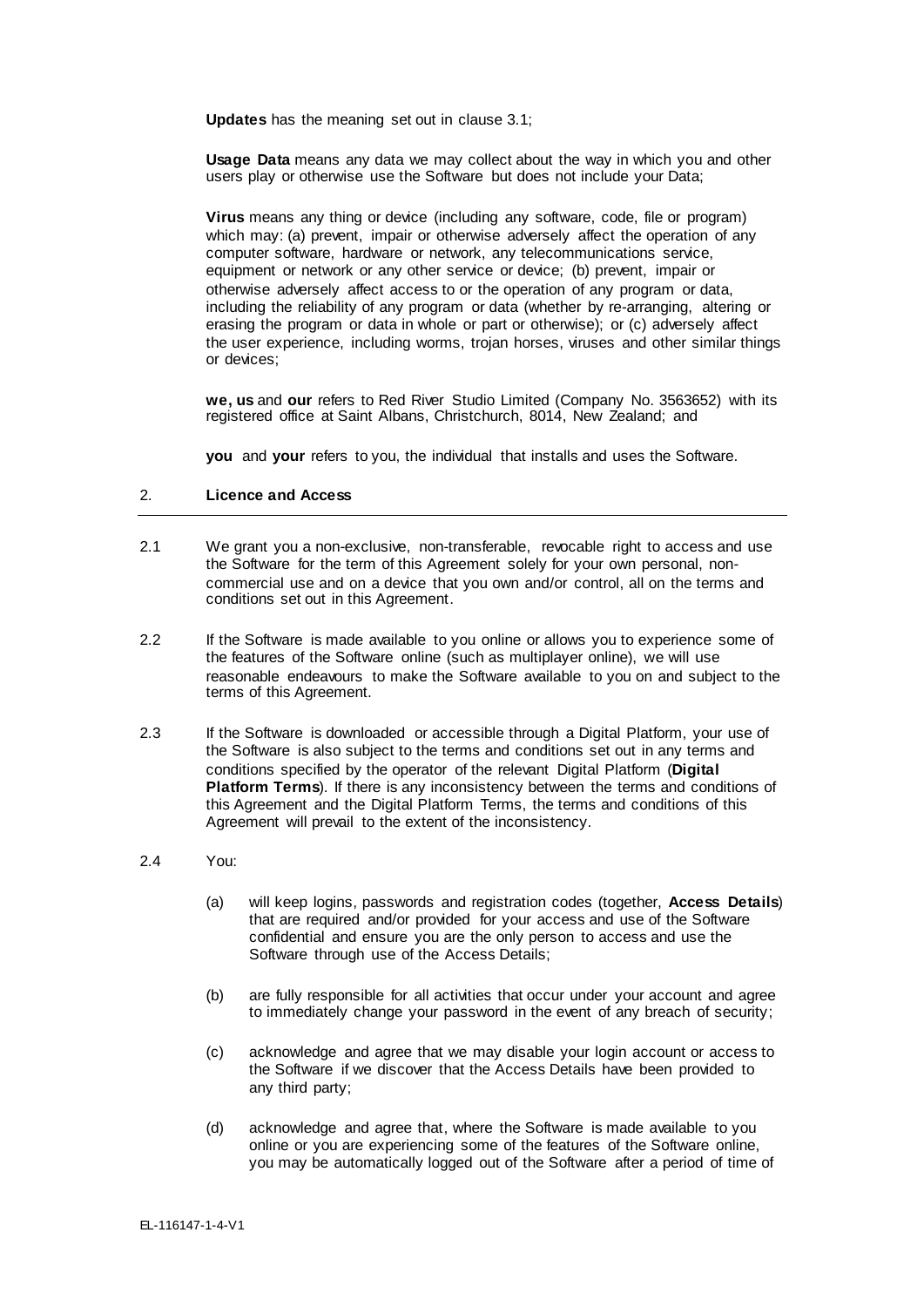inactivity and, if so, you will be required to log in again in order to access and use the Software;

- (e) will ensure that all your Data that you provide to us is true and correct and kept up to date for so long as you continue to use the Software;
- (f) will abide by the safety information, maintenance instructions or other relevant notices contained in the information that is included with the Software;
- (g) must only install and use one copy of the Software on one physical or virtual device. You may install multiple copies of the Software on more than one device provided that you have a licence for each copy. For the avoidance of doubt and by way of example, if you wish to install the Software on one physical device and one virtual device, you must purchase a licence for each of the physical device and the virtual device;
- (h) may make or store one copy of the Software for backup or archival purposes. You may use it only to reinstall the Software.
- 2.5 You will not:
	- (a) except as may be allowed by any applicable law which is incapable of exclusion by agreement between you and us:
		- (i) and except to the extent expressly permitted under this Agreement, attempt to copy, modify, duplicate, create derivative works from, frame, mirror, republish, display, transmit, or distribute all or any portion of the Software (as applicable) in any form or media or by any means; or
		- (ii) attempt to decompile, disassemble, reverse engineer or otherwise reduce to human-perceivable form all or any part of the Software;
	- (b) access all or any part of the Software in order to build a product or service which is the same as or similar to the Software or which otherwise competes with the Software;
	- (c) use the Software to provide services to third parties, including at or through online game sites, game parlours, internet cafes or exhibitions without our prior written consent, such consent may be subject to the payment by you of additional licence fees;
	- (d) remove, disable, circumvent or attempt to undermine the integrity of any security or technical measures that control access to:
		- (i) the Software; or
		- (ii) our, or any third party's, systems, networks or resources used in the provision of the Software;
	- (e) attempt to gain unauthorised access to any information or materials other than those to which you have been given express permission to access as part of the Software;
	- (f) attempt to obtain, or assist third parties in obtaining, access to the Software;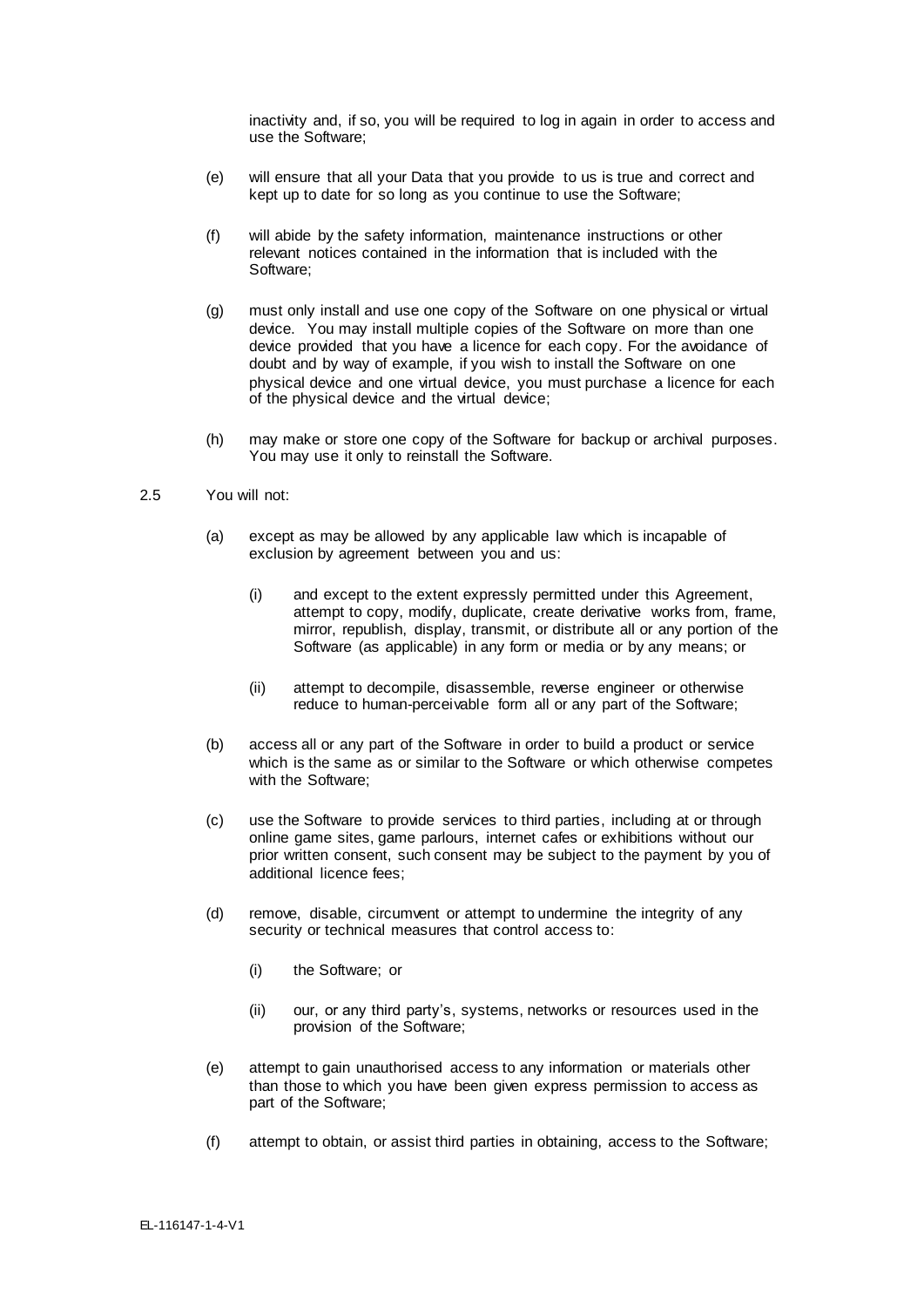- (g) export or re-export the Software or any copy or adaption in violation of any applicable laws or regulations;
- (h) remove, modify, deface or circumvent any proprietary notices or labels contained on or within the Software;
- (i) use automation software (including bots), spiders, cheats, hacks, mods or any other unauthorised third party software designed to modify the Software experience;
- (j) use or access the Software, or permit use of or access to the Software, in a network, multi-user arrangement or remote access arrangement, including any online use, except as permitted as part of the Software functionality or as otherwise permitted by us in writing;
- (k) transfer and/or make available the Software through a local area network, file sharing network, or any other network;
- (l) access, store, distribute or transmit any Viruses through the Software, and we may, without liability to you, disable your access to the Software if you are in breach of this clause; and
- (m) rent, lease or lend the Software.
- 2.6 You will use all reasonable endeavours to prevent any unauthorised access to, or use of, the Software and, in the event of any such unauthorised access or use, promptly notify us.
- 2.7 We may terminate this Agreement if you breach any provision of this Agreement. If we terminate this Agreement you will immediately cease to use the Software, uninstall and destroy all copies of the Software and all of its component parts in your possession or control.
- 2.8 You may terminate this Agreement at any time by destroying the Software and uninstalling it from the device on which it is installed.

## 3. **Changes to the Software**

- 3.1 You acknowledge that we may provide updates, upgrades, patches and other modifications to the Software (together **Updates**) that must be installed for you to continue to play the Software properly or at all. You may be required to install Updates to the Software or to update or upgrade the device you use to access the Software or the operating system running on that device in order to continue to use the Software. We may provide Updates remotely and access the Software residing on the device on which the Software is installed for such purpose, without your knowledge, and you hereby grant to us the right to deploy and apply such Updates. Unless we specify otherwise, Updates will be provided at no cost.
- 3.2 All provisions of this Agreement that refer to the Software will also include all such Updates, unless such Updates are accompanied by a separate licence in which case the terms of that licence will govern.
- 3.3 Although we use reasonable endeavours to ensure that any Updates do not cause any problems in your use of the Software, our liability to you to the extent that problems arise from such Updates is limited in accordance with clause 7.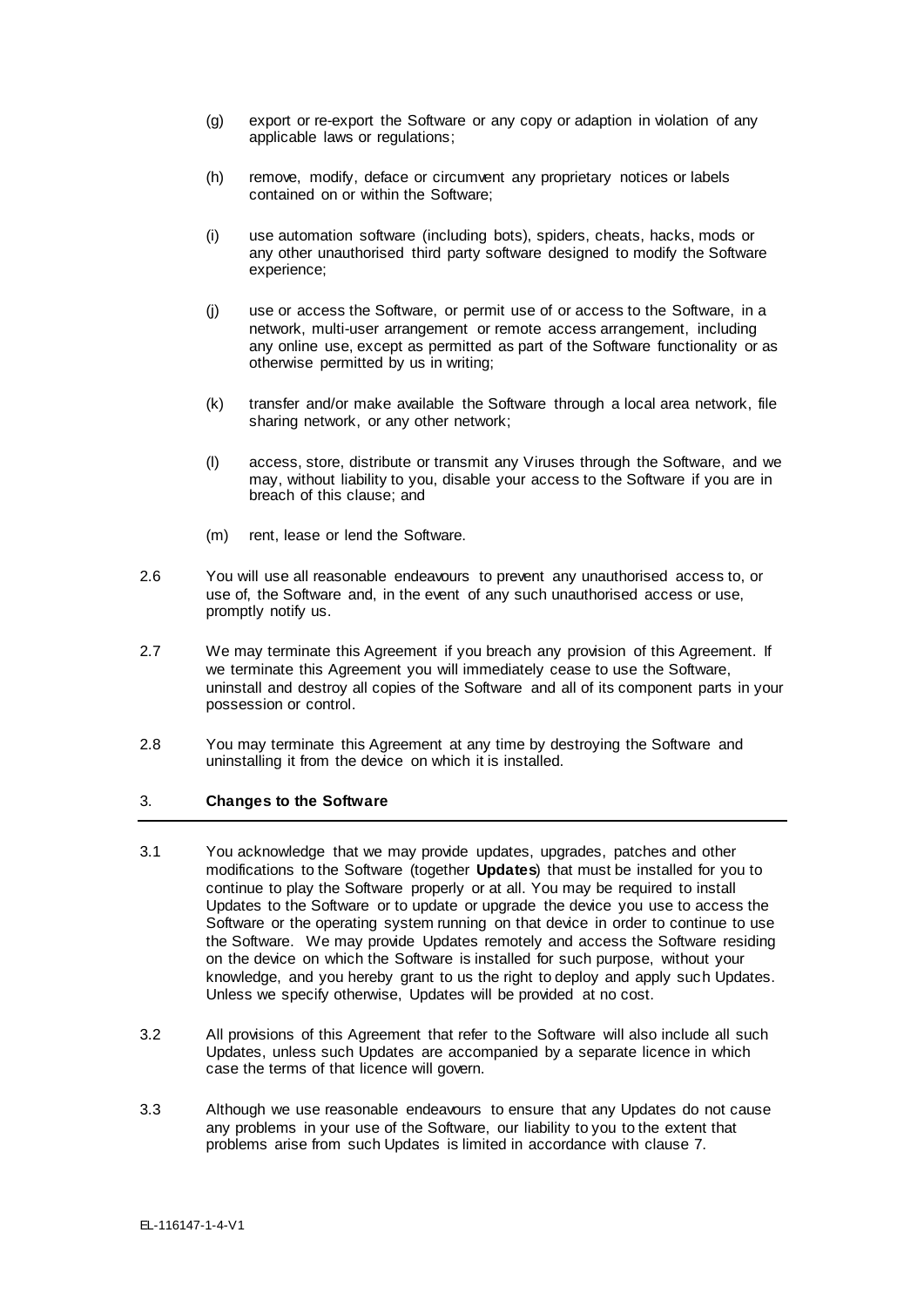### 4. **Your Data and Usage Data**

- 4.1 We acknowledge and agree that, except for the rights you grant us to use your Data under this Agreement, you will own all rights, title and interest in and to all of your Data and you will have sole responsibility for the legality, reliability, integrity, accuracy and quality of your Data.
- 4.2 While we will take reasonable measures against the accidental loss, destruction or damage of your Data, to the extent permitted by law, we will not be responsible for any loss, destruction, alteration or disclosure of your Data and you should ensure that you back-up any important information included in your Data in a separate location on regular basis.
- 4.3 In so far as any of your Data or any Usage Data is "Personal Information" for the purposes of the Privacy Act 1993, we will comply with our obligations under the Privacy Act 1993 in respect of that Personal Information. You acknowledge and agree that we will be permitted to share or disclose your Personal Information:
	- (a) in accordance with the Privacy Act 1993, including without limitation where we believe on reasonable grounds that we are required to do so by law or that disclosure is necessary to facilitate the disposition of the the Software business (whether as a going concern or otherwise); and
	- (b) as agreed by you under this Agreement.

If you have any questions in connection with our use of any Personal Information you have provided to us or you wish to access your Personal Information please write to us at our registered office address above.

- 4.4 You acknowledge and agree that we may use your Data for the purpose of:
	- (a) providing the Software to you and otherwise performing our obligations under this Agreement. This may include passing your Data to third party service providers we use to provide the Software (including without limitation overseas data centre and outsourcing providers);
	- (b) ensuring that you are complying with the terms and conditions of this Agreement;
	- (c) improving or enhancing the Software;
	- (d) performing research and data analysis on an aggregated and anonymous basis; and
	- (e) marketing our own and third-party products and services to you, where you have indicated, or otherwise agreed, that we may do so.
- 4.5 In addition to clause 4.4, you acknowledge and agree that:
	- (a) we may share your Data with other Software users or third parties provided that we have obtained your specific consent to do so;
	- (b) we will be free to use your Data on an anonymous basis for any purpose, commercial or otherwise, including for data analysis and market research purposes, and that we will be free to provide such data and grant such use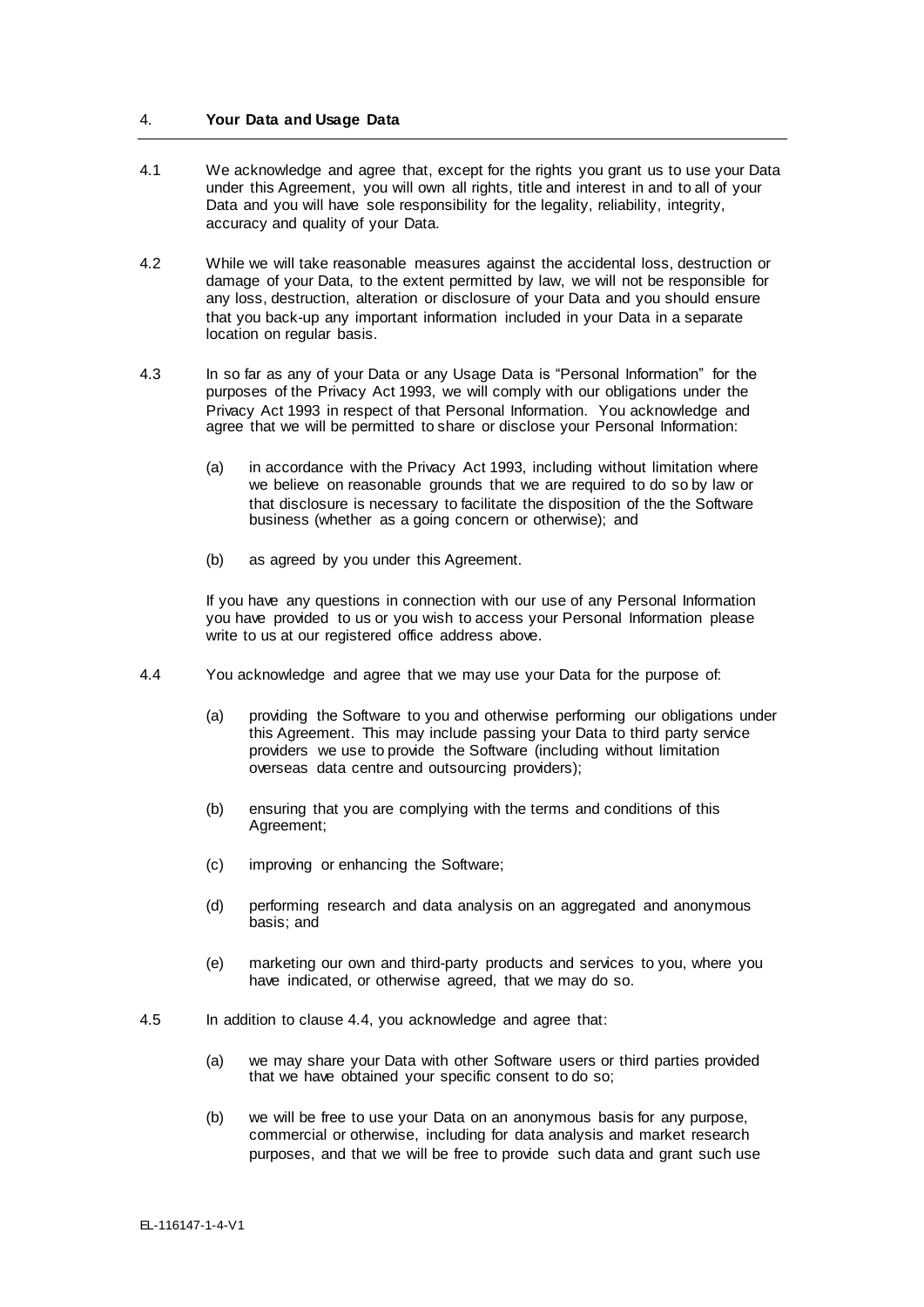rights to our business partners and other third parties. The rights granted by you to us under this clause are perpetual and irrevocable; and

- (c) we may provide your Data to third parties, such as our business partners, for marketing purposes provided that we have obtained your specific consent to do so.
- 4.6 Any Usage Data we collect will be owned by us. We will only use such Usage Data in an anonymised form and will be free to do so for any purpose, commercial or otherwise.

### 5. **Your Obligations**

### 5.1 You will:

- (a) provide us with all necessary co-operation in relation to this Agreement so that we can provide you access to the Software;
- (b) comply with all applicable laws (including the Privacy Act 1993) and any third party terms you have agreed to (for example with your telecommunications service provider or the operator of the relevant Digital Platform) with respect to your use of the Software and your activities under this Agreement;
- (c) use the Software in accordance with the terms and conditions of this Agreement and carry out all other of your responsibilities set out in this Agreement in a timely and efficient manner;
- (d) be solely responsible for:
	- (i) procuring and maintaining your network connections and telecommunications links from the device you use to access the Software; and
	- (ii) all problems, conditions, delays, delivery failures and all other loss or damage arising from or relating to your network connections or telecommunications links or caused by the internet.
- 5.2 You confirm that you have all the rights in relation to your Data that are necessary to grant us the right to use it as set out in the terms of this Agreement.

# 6. **Intellectual Property Rights**

6.1 You acknowledge and agree that we and/or our licensors own all Intellectual Property Rights in the Software. Except as expressly stated in this Agreement, this Agreement does not grant you any rights to, or in, the Intellectual Property Rights, or any other rights or licences in respect of the Software.

# 7. **Warranties and Liability**

7.1 You acknowledge that, except for those warranties or representations that cannot be excluded by law (including under the Consumer Guarantees Act 1993 and Fair Trading Act 1986), the Software is provided on an "as is" basis and all representations, conditions or warranties in respect of the Software (whether express or implied, statutory or otherwise, and including warranties of merchantability and fitness for a particular purpose) are expressly excluded.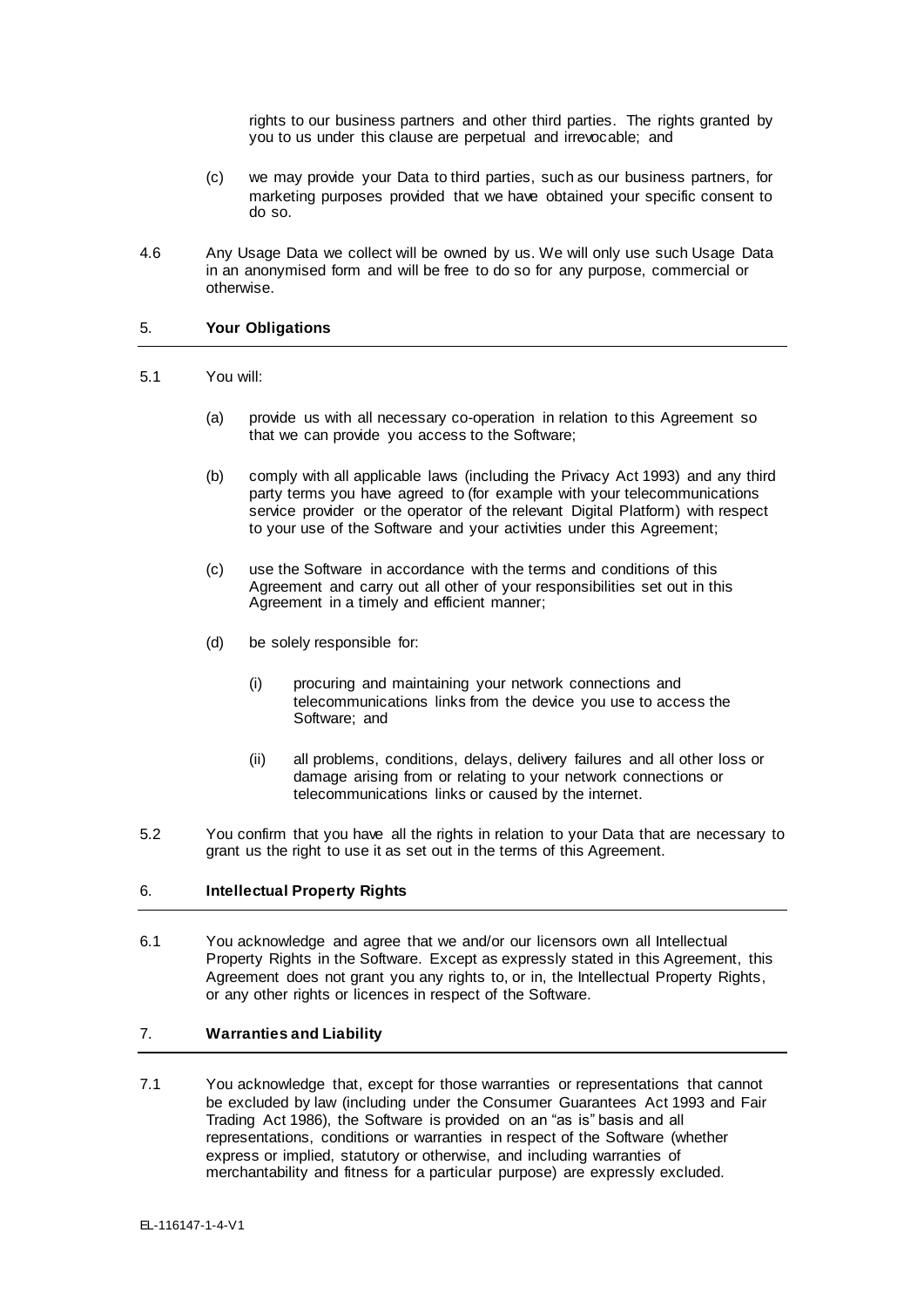- 7.2 In particular and without limiting clause 7.1, we do not warrant:
	- (a) that your use of the Software, or access to the Software by way of any Digital Platform, will be uninterrupted or error-free;
	- (b) that the Software will meet your requirements;
	- (c) that the Software will operate on all types of computers, game consoles or other devices; or
	- (d) that the Software will be secure or free from Viruses.
- 7.3 You agree that, to the maximum extent permitted by law, we will not be liable to you for any form of loss or damage or injury, regardless of cause or origin, on any basis whatsoever, (including but not limited to breach of contract, warranty, negligence, strict liability in tort or otherwise), arising out of or in connection with this Agreement. If, notwithstanding the foregoing, we should have any liability to you for any form of loss or damage, then to the maximum extent permitted by law, our maximum aggregate liability to you will not exceed the amount you have paid us for the Software.
- 7.4 Without limiting clause 7.3, you agree that:
	- (a) to the maximum extent permitted by law, we will not be responsible for the loss, destruction or damage of your Data, however caused; and
	- (b) before using any data exported or otherwise retrieved from the Software (including your Data) you will verify the accuracy, correctness and completeness of such data and will carry out your own assessment of the appropriateness of such data for the purpose for which you intend to use it and that we will not be responsible for any errors or omissions in such data, however caused.
- 7.5 Clauses 7.3 and 7.4 are subject to any rights you have under the Consumer Guarantees Act 1993 and Fair Trading Act 1986 that cannot be excluded by agreement between you and us.
- 7.6 You acknowledge that:
	- (a) we may rely on the provision of services by third parties (including Digital Platforms, data centre, electricity, telecommunications and outsourcing providers) in order to make the Software available to you (**Third Party Providers**) and that the Software may be subject to limitations, delays and other problems inherent in the use of such services provided by Third Party Providers;
	- (b) to the maximum extent permitted by law, we will not be responsible for any delays, delivery failures, or any other loss or damage arising out of or is in connection with any services provided by Third Party Providers, including any delays, denial-of-service attacks, delivery failures, or any other loss or damage resulting from the transfer of data over communications networks and facilities, including the internet; and
	- (c) the Software may contain links to other sites and resources provided by third parties, and that these links are provided for your information only. We have no control over the contents of those sites or resources, and accept no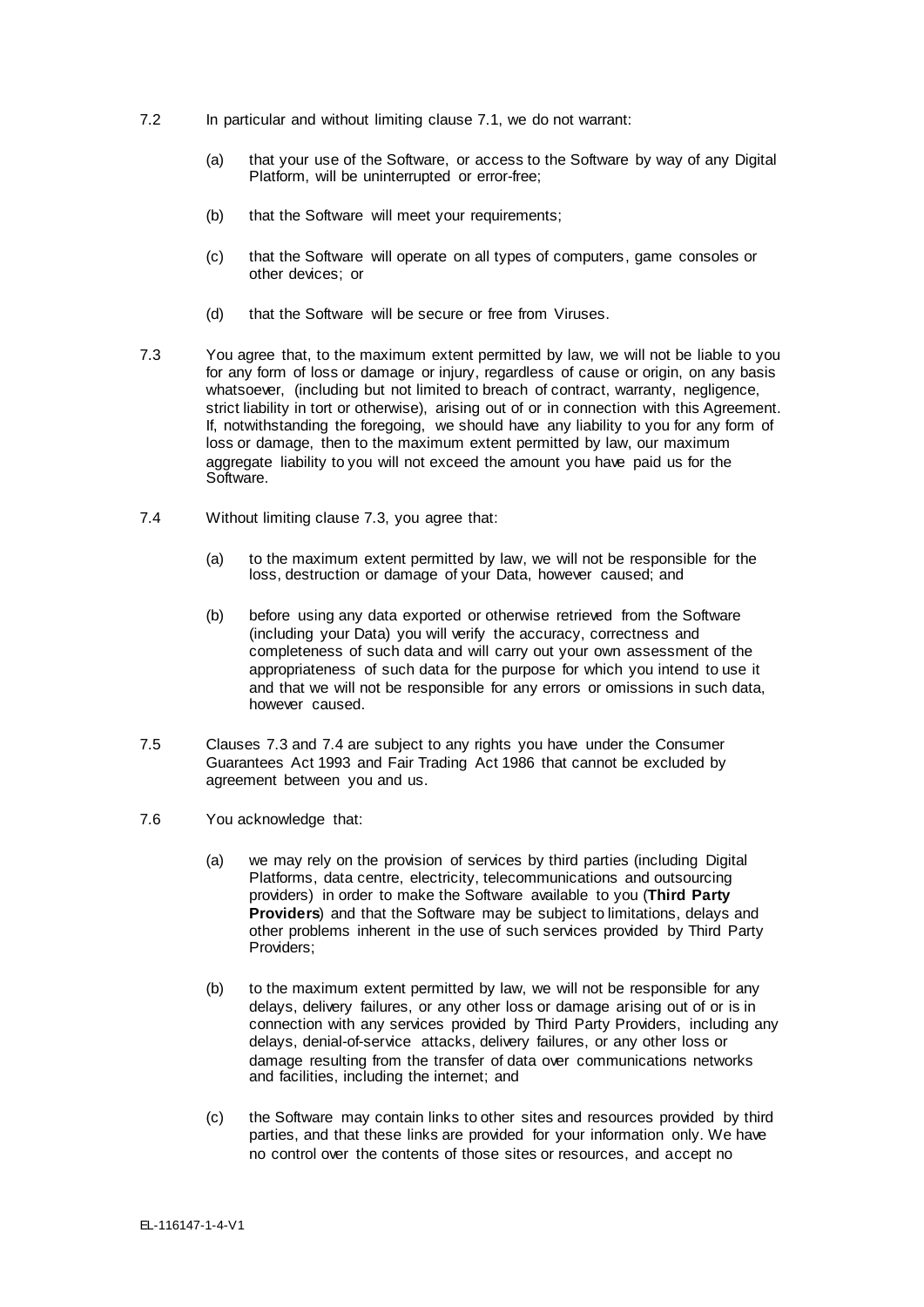responsibility for them or for any loss or damage that may arise from your use of them.

7.7 You will indemnify us against all costs, losses, expenses and damages incurred through any claims against us resulting from your use of the Software.

### 8. **Technical Protections**

- 8.1 You acknowledge and agree that we may include in the Software certain measures to:
	- (a) control your access to the Software (or any part of it);
	- (b) prevent unauthorised copies; or
	- (c) attempt to prevent anyone from exceeding the limited rights granted under this Agreement.

These measures may include incorporating product activation, licence management and other security technology in the Software and monitoring usage of the Software, including time, date and/or location controls, installation counters, registration or serial numbers, activation technology, and/or other security devices designed to prevent the unauthorised access, use, and copying of the Software, and any breach of this Agreement.

- 8.2 You acknowledge and agree that we may monitor the use of the Software at any time and collect any such data that we consider appropriate including IP and MAC addresses relating to the device(s) on which the Software is accessed or installed.
- 8.3 You will not interfere with such access control measure or attempt to disable or circumvent such security features, and if you do, the Software may not function properly.

## 9. **Multiplayer Mode**

- 9.1 This Software may contain features that allow you to play the Software with other players over a network, including the Internet (**Multiplayer Mode**). If you engage in Multiplayer Mode, you acknowledge and agree that:
	- (a) we may generate, store and transmit certain information that identifies you and/or your computer (e.g. IP and MAC addresses) (**Game Information**) to other computers for purposes of Multiplayer Mode;
	- (b) the Software may continue to generate, store and transmit the Game Information as necessary while engaged in Multiplayer Mode;
	- (c) Multiplayer Mode is not supervised, moderated or otherwise under our control;
	- (d) we have no control over or responsibility for your experience while engaged in Multiplayer Mode, or any content you may create, encounter or receive, including online messages, while you are engaged in Multiplayer Mode; and
	- (e) Multiplayer Mode may not be consistently available or operate error free, and that Multiplayer Mode may be discontinued by us at any time.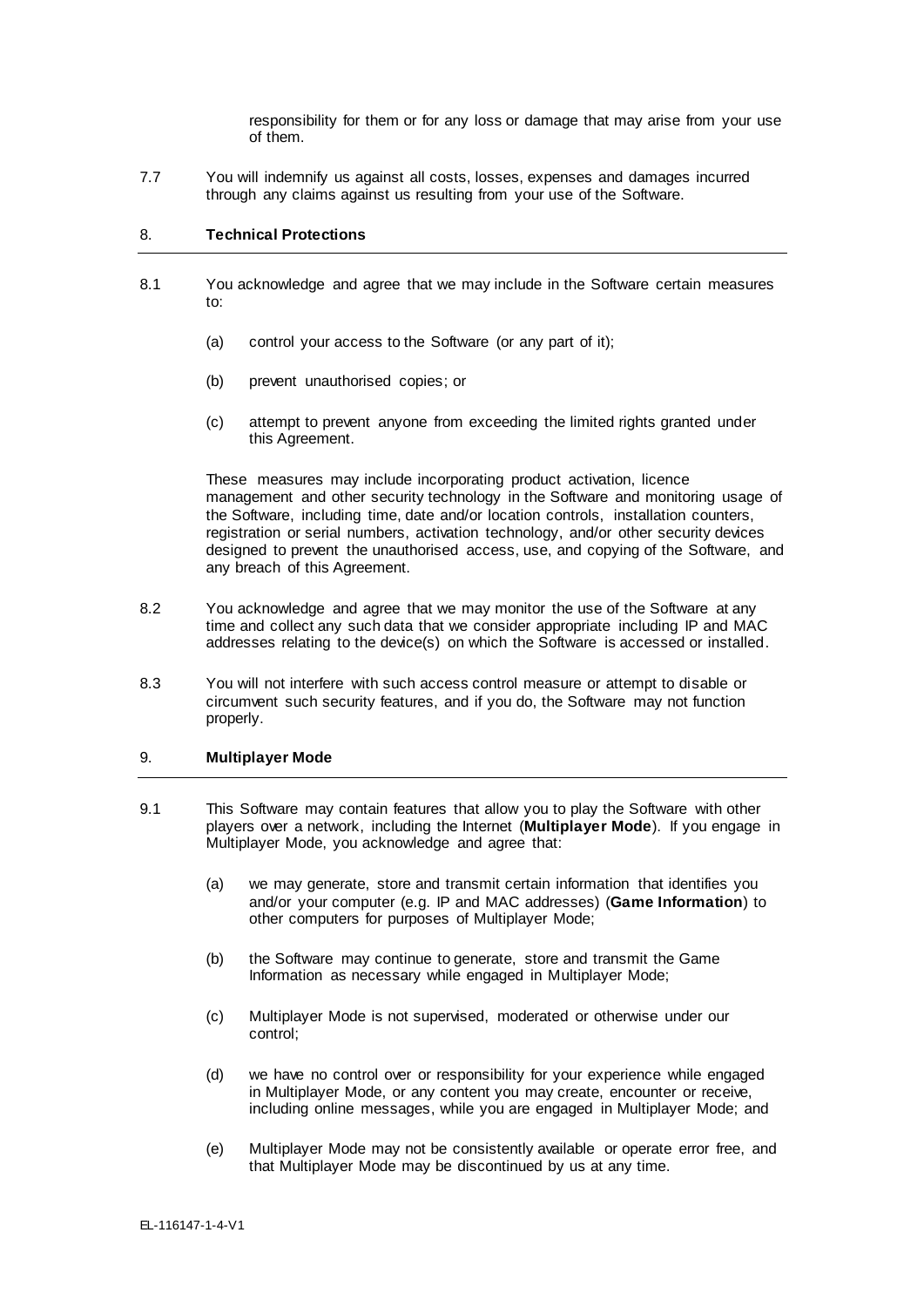#### 10. **General**

- 10.1 This Agreement constitutes the entire agreement between you and us in relation to the Software and supersedes any previous understanding or agreements on that subject matter.
- 10.2 If any part or a provision of this Agreement is judged invalid or unenforceable in a jurisdiction it is severed for that jurisdiction and the remainder of this Agreement will continue to operate.
- 10.3 A provision or a right under this Agreement may not be waived except in writing signed by the party granting the waiver.
- 10.4 A party to this Agreement may exercise a right, power or remedy under this Agreement at its discretion, and separately or concurrently with another right, power or remedy. A single or partial exercise of a right, power or remedy by a party under this Agreement does not prevent a further exercise of that or of any other right, power or remedy.
- 10.5 This Agreement may be varied by us at any time. Unless otherwise stated, amendments to these terms will be effective upon notifying you of the changes through, or posting the changes on, the Software (including by push notification), website, email, the Digital Platform we use to provide access to the Software, or otherwise. You must ensure that you have read, understood and agree to the terms in this Agreement. You agree that your continued use of the Software represents your agreement to be bound by the most recent terms.
- 10.6 You will not assign, transfer or otherwise deal with this Agreement or any of your rights or obligations under this Agreement, whether in whole or in part, without our prior written consent. Notwithstanding the forgoing, you may permanently transfer the Software, all of your rights and obligations, and this Agreement directly to another person. Before the transfer, the other person must agree that this Agreement applies to the transfer and use of the Software. You must uninstall the Software before transferring it separately from the device, and permanently delete all copies and installations of the Software in your control or possession. You may not retain any copies. You will be solely responsible for any taxes, fees, duties, withholdings, charges and assessments that may be due in connection with such transfer.
- 10.7 This Agreement will be governed by and construed in accordance with the laws of New Zealand.
- 10.8 Should you wish to take any action against us in respect of the Software and/or this Agreement, you agree that any such action will be commenced only in the New Zealand courts, which courts will have exclusive jurisdiction over such actions and proceedings.

## 11. **Apple Device Terms (where applicable)**

- 11.1 This clause 11 applies to you only if you use an Apple device (e.g.: iPhone, iPad, iPod Touch) to access the Software. It does not apply to you if you do not use the Software on an Apple Device.
- 11.2 You and us both acknowledge and agree that:
	- (a) this Agreement is concluded solely between you and us, and not with Apple, and Apple is not responsible for the Software and the content thereof;